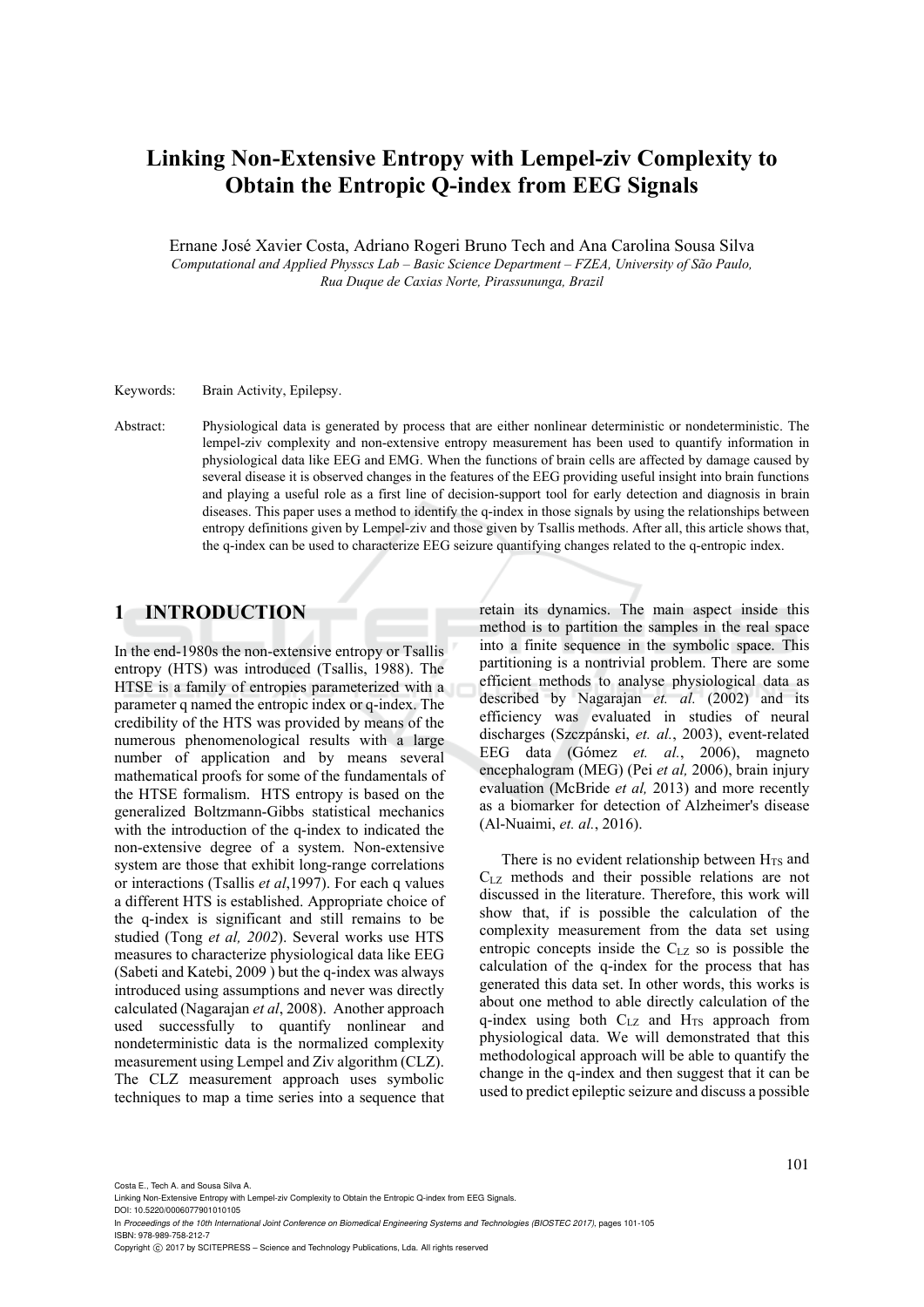relationship between functional brain dynamics changes and q-index.

#### **2 NONEXTENSIVE ENTROPY**

Entropy can be understood as a measure of uncertainty regarding the information content of a system and can be used to describe their time evolution. Non-extensive entropy or Tsallis entropy is a generalization of Shannon entropy (Tsallis, 1988) and given by:

$$
H_{TS} = \left(\frac{1}{q-1}\right) \left(1 - \sum_{i=1}^{N} p_i^q\right) \tag{1}
$$

Where q is q-index and  $q>0$  and  $q\neq1$ . In the limit of  $q \rightarrow 1$  the Shannon entropy is recovered (Tsallis *et*  $a$ l,1997). The H<sub>TS</sub> is non-extensive in the sense that:

$$
H_{TS}(W \cup V) = H_{TS}(W) + H_{TS}(V) + (1 - q)H_{TS}(W)H_{TS}(V) \tag{2}
$$

There are three system behaviour described for  $H<sub>TS</sub>$  depending of q-index range. For q-index <1 the system behaviour is superextensive such that:

$$
H_{TS}(W \cup V) > H_{TS}(W) + H_{TS}(V) \tag{3}
$$

For q-index  $\rightarrow$  1 the system is extensive such that:

$$
H_{TS}(W \cup V) = H_{TS}(W) + H_{TS}(V) \tag{4}
$$

Finally for q-index >1 the system is sub-extensive such that:

$$
H_{TS}(W \cup V) < H_{TS}(W) + H_{TS}(V) \tag{5}
$$

Therefore, q-index can be used like a measure of the non-extensivity of the system.

#### **3 THE CLZ ALGORITHM**

The calculation of complexity was based on the work of Lempel and Ziv (Lempel and Ziv, 1976), where the measure  $c(n)$  is introduced. The complexity  $c(n)$ measures the number of distinct patterns that must be copied to reproduce a given string. In practical application,  $c(n)$  is independent of the sequence length and normalized by a random string that is meaningful (Zang and Roy, 1999). If the length of the sequence is n and the number of different symbols is  $s$ , the upper bound of  $c(n)$  is given by:

$$
c(n) < \frac{n}{(1-\epsilon)\log_s(n)} \quad \text{ and } \varepsilon_n \to 0 \text{ (n \to \infty)} \tag{6}
$$

In general,  $\frac{1}{\log_5(n)}$ n s is the upper limit of  $c(n)$ ,

where the base of the logarithm is *s* , i.e.,

$$
\lim_{n \to \infty} c(n) = b(n) \equiv \frac{n}{\log_s(n)} \tag{7}
$$

In practical applications  $b(n)$  is obtained for a random string of length *n* with complexity given by:

$$
b(n) = \frac{hn}{\log_k(n)}\tag{8}
$$

where *k* denotes the number of different characters in the string, and h denotes the normalized source entropy given by:

$$
h = \frac{-1}{\ln(n)} \sum_{i=1}^{n} p_i \ln(p_i)
$$
 (9)

where pi is the probability for each state i. The normalized complexity measure  $C(n)$  is given by:

$$
C_{LZ}(n) = \frac{c(n)}{b(n)}\tag{10}
$$

For a string Str composed by symbol sequences  $s_1s_2...s_n$ , i.e, Str=( $s_1s_2...s_n$ ), the algorithm used for calculation of  $c(n)$  is based on the how Str can be reconstructed using a given symbol sequence (Bachmann *et al,* 2015). It is assumed that this symbol sequence has been reconstructed up to the symbol  $s_r$  and that  $s_r$  has been newly inserted, i.e.,  $\text{Str} = \text{s}_1 \text{s}_2 \dots \text{s}_r$  will denote the symbol sequence up to s<sub>r</sub>, where the dot indicates that  $s_r$  is newly inserted. The rest of Str must be reconstructed by simple copying the previous sequence or inserting new digits.

#### **3.1 Calculating Q-Index using the CLZ Algorithm**

In fact  $b(n)$  in the equation (8) gives the asymptotic behaviour of c(n) for a random string and  $C_{\text{I}z}(n)$ is normalized via this asymptotic behaviour, i.e., only consider the finite ratio  $0 \leq C_{1z}(n) \leq 1$ . This mean that for the random string  $C_{\text{I}z}(n)$  is 1 or c(n) calculated using the LZ algorithm will have the same value that  $b(n)$  calculated using equation  $(8)$ . Using these concepts, the q-index can be calculated by using the  $H<sub>TS</sub>$  definition from equation (1) by substitution  $H<sub>TS</sub> = h$  in the equation (8), i.e.;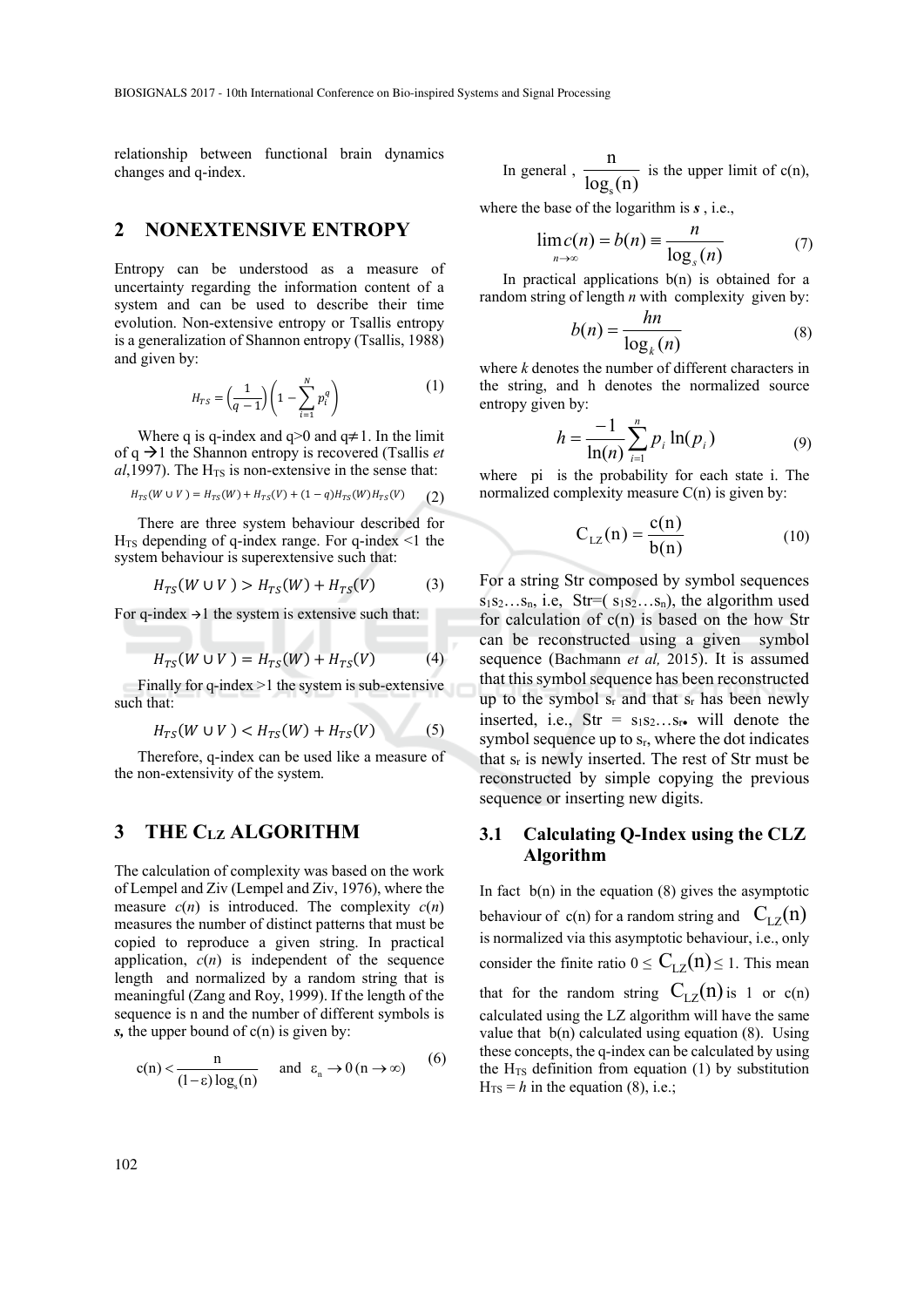$$
b(n) = \frac{n}{(1-q)\log_2 n} (1 - \sum_{i=1}^{N} p_i^q)
$$
 (11)

in this sense will exist a q value in equation (11) that will make the equation goes to 1. In other words, this fact can be used to calculate the q-index from a particular string. By using the  $c(n)$  from LZ algorithm, the procedure can be given by,

$$
\exists q \to C_{LZ} = c(n)/b(n) = 1 \tag{12}
$$

That means that exist a q-index calculated by using LZ algorithm that imply  $C_{1Z}$  convergence to one.

#### **4 MATERIAL AND METHODS**

The approach described in previous sections was used to calculated q-index from EEG data set. The data set used was obtained from Epilepsy Center of the University Hospital of Freiburg database. The EEG data base contains invasive EEG records acquired from 21 epilepsy patients. The EEG data were sampled at 256 Hz and pre-processed by a 50 Hz notch filter and a band pass filter in 0.5-120Hz range using a Neurofile NT digital video EEG system with 128 channels. For each of the patients, there are datasets called "ictal" and "interictal", the former containing files with epileptic seizures and at least 50 min pre-ictal data. The latter containing around 24 hours of EEG-recordings without seizure activity. From 13 patients at least 24 h of continuous interictal recordings were available. For the others patients, to end up with at least 24 h per patient, interictal invasive EEG data with of less than 24 h were recorded together. The six contacts of all implanted grid, strip and depth electrodes were selected by visual inspection of the raw data by a certified epileptologist. Three contacts were chosen from the seizure onset zone, i.e. from areas involved early in ictal activity. The remaining three electrode contacts were selected as not involved or involved latest during seizure spread. The ictal periods were determined based on identification of typical seizure patterns preceding clinically manifest seizures in intracranial recordings by visual inspection of experienced epileptologists. Each EEG record was processed using a data raw with 30 seconds of preictal data and 30 seconds after the epileptic seizure period. The q-index was calculated using the octave GPL foundation software running on Linux platform. The calculation was performed by sliding a Hanning window in the EEG signal. The Hanning window was determined by width that corresponding to 256

data points (or one second) and was sliding in disjoint intervals. So, q-index was calculated in each interval. This method was able to get a temporal evolution of the q-index through the signal, to test this methodology, a time series generated by a logistic map give by equation (13) was used to show that the q-index, calculated using the approach previously described, is sensitive to the system dynamic (Tsallis et al, 1997).

$$
x(n + 1) = rx (n)(1 - x(n))
$$
 (13)

Other complexity measures than the Lempel-Ziv exist, for example, sample entropy (SampEn) and approximate entropy (ApEn) and these complexity measurements are becoming more popular and have found wide applications in the area of bioengineering (Richman and Moorman, 2000), but the relation between Tsallis entropy and complexity measures it is not contextualized in the recent literature in terms of q-index calculation.

#### **5 RESULTS AND DISCUSSION**

The calculation of q-index can be better understood in the figure 1, that plots the ratio  $c(n)/b(n)$  versus q value. The plot resulting have a point where  $C(n)$  =  $b(n)/c(n) = 1$  that correspond to a q-index. Due the q value was used to produce  $b(n)$  so  $b(n)$  is a time series generated by a entropic process with a given q and if  $c(n)/b(n)=1$  so the  $c(n)$  corresponding to a time series with the same q-index than  $b(n)$ .



Figure 1: The matching process to find the q-index.

To test the behaviour of q-index calculated by this approach a time series generated by a logistic map given by equation 13 was used and the results are shown in figure 2 and 3. The behaviour of q-index with initial condition for a time series generated with logistic map with r=4 (chaos threshold value) was shown in figure 2. This results show that the initial condition does not changes the q-index value. These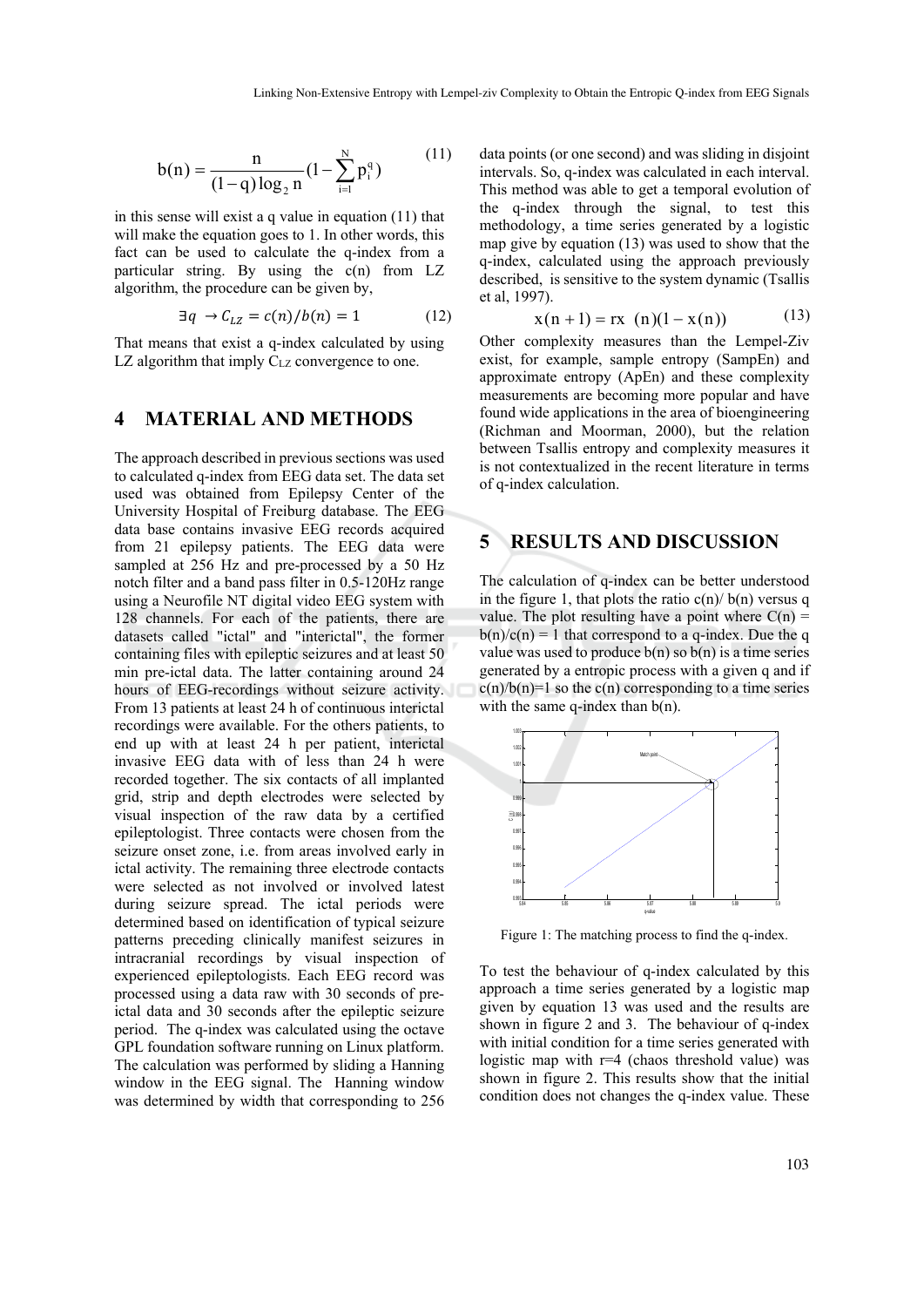results are expected because the initial condition do not characterize the system. The system dynamics is controlled by the r parameter in the equation 13 and not by the initial condition  $x(0)$ . Shown in figure 3 is the effect of r parameter in q-index value. The results in figure 3 show that the r parameter changes the qindex values and it is expected because q-index value represent the system dynamic. This result is according to results shown in previous works of Tsallis *et al*, (1997).



Figure 2: q-index for different initial condition and r=4.



Figure 3: Index for different r-value.

The results in Figure 4 represent the temporal evolution of q-index value from EEG signal. There is a clear indication of changes in the q-index value before the occurrence of the seizure; thus, this result able speculate that the EEG time-series represent a brain dynamic which change their extensivity. This observation is according to the others work in the literature that make the same speculation when use the q-index value and complexity measurements in EEG time-series analysis e.g. results from work of Rajkovic *et. al*. (2004). Therefore, in this methodology q-index value was calculated using one

sample period. So, based in these results, the methodology developed in this paper is valuable in practical application of monitoring EEG seizure timeseries.



Figure 4: Time evolution of q value in the EEG signal.

One important question one might ask about the results presented in this work is concerned to the relationship between the q-index changes and brain dynamic. If there are changes in the q-index value so, the system dynamic expected to be changed. Supposing that the anatomical brain structure is the same during EEG acquisition, so it is expected that changes in q-index could be related to the changes in the functional brain dynamic. The relationship between neuroanatomy and brain functional dynamic were well established in several works (Bullmore and Sporns, 2009; Bullock, 1989), so the changes observed in the q-index value calculated from timeseries during the seizure can be understood as changes of functional dynamics during the ictal activity represented in the EEG time-series.

## **6 CONCLUSIONS**

A new method for q-index calculation using complexity measurements and Tsallis entropy as well as their application in the EEG time-series is presented. The results presented shown that the methodology can be used to calculates the q-index from time-series generated by a system's dynamic. The q-index calculated by this methodology was sensitive to the EEG seizure that may prove to be of practical importance to predictive purposes.

#### **ACKNOWLEDGEMENTS**

The author would like to thanks the National Agency for Research Support CNPq (proc num, 311084).